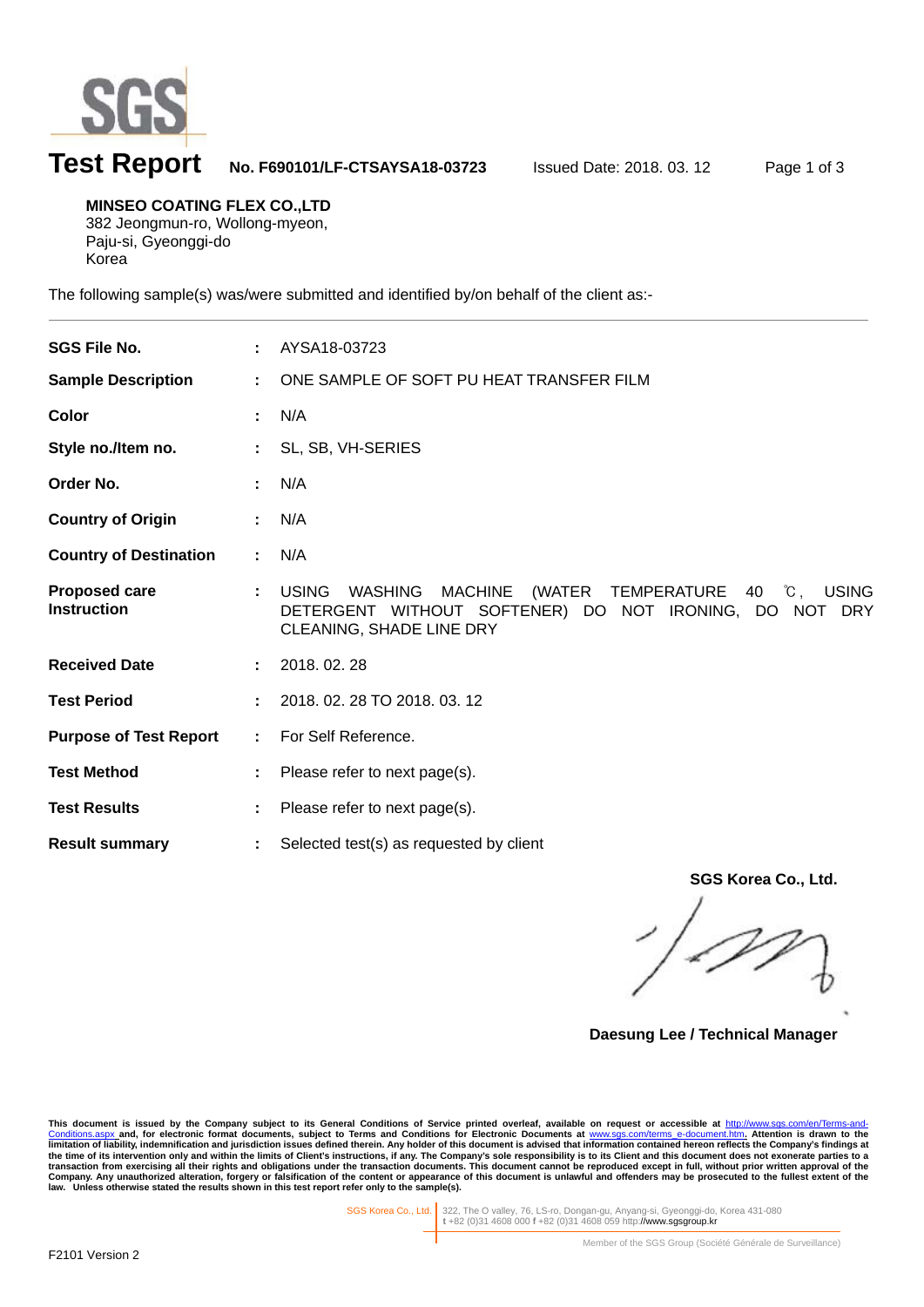

## **Test Report No. F690101/LF-CTSAYSA18-03723** Issued Date: 2018. 03. 12 Page 2 of 3

### **Test Conducted Results**

### **Appearance after 5th Washing (Film part only)**

Test Method: Washing Procedure: AATCC 150-2012: Machine wash at  $(44 \pm 4.2)$  °C with 1.8 kg dummy loading, Normal cycle, Line dry at 25 ℃, Add 66.0 g of 1993 AATCC Standard Reference Detergent - Observation on washed sample

 The color of the sample was almost the same as that of the original state. (grade 4.5) No noticeable change was found. The self-staining of the sample was grade 5. Therefore, the general appearance of the washed sample is **satisfactory.**

### **Appearance after 10th Washing (Film part only)**

Test Method: Washing Procedure: AATCC 150-2012: Machine wash at  $(44 \pm 4.2)$  °C with 1.8 kg dummy loading, Normal cycle, Line dry at 25 ℃, Add 66.0 g of 1993 AATCC Standard Reference Detergent - Observation on washed sample

 The color of the sample was almost the same as that of the original state. (grade 4.5) No noticeable change was found. The self-staining of the sample was grade 5. Therefore, the general appearance of the washed sample is **satisfactory.**

### **Appearance after 15th Washing (Film part only)**

Test Method: Washing Procedure: AATCC 150-2012: Machine wash at (44 ± 4.2) ℃ with 1.8 kg dummy loading, Normal cycle, Line dry at 25 ℃, Add 66.0 g of 1993 AATCC Standard Reference Detergent - Observation on washed sample

The color of the sample was almost the same as that of the original state. (grade 4.5)

No noticeable change was found.

The self-staining of the sample was grade 5.

Therefore, the general appearance of the washed sample is **satisfactory.**

<Note> Grey Scale Rating is based on the 5-step scale of 1 to 5, where 1 is bad and 5 is good. <Note> The test was conducted by applicant's request.

This document is issued by the Company subject to its General Conditions of Service printed overleaf, available on request or accessible at <u>http://www.sgs.com/en/Terms-and-</u><br><u>Conditions.aspx a</u>nd, for electronic format do limitation of liability, indemnification and jurisdiction issues defined therein. Any holder of this document is advised that information contained hereon reflects the Company's findings at<br>the time of its intervention onl **law. Unless otherwise stated the results shown in this test report refer only to the sample(s).** 

SGS Korea Co., Ltd. 322, The O valley, 76, LS-ro, Dongan-gu, Anyang-si, Gyeonggi-do, Korea 431-080 **t** +82 (0)31 4608 000 **f** +82 (0)31 4608 059 http://www.sgsgroup.kr